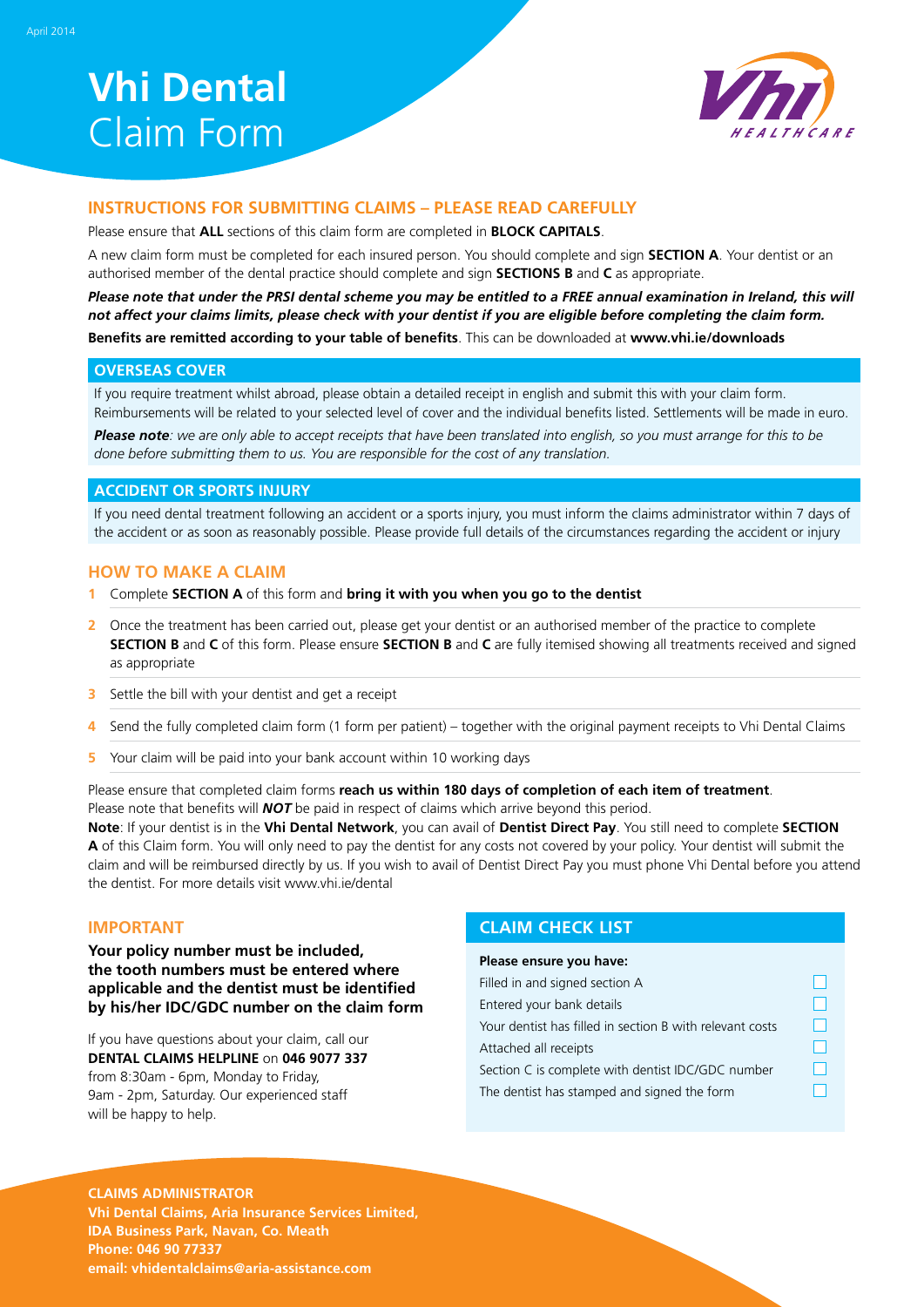# **SECTION A** Insured Details: to be filled in by member

| Name of policyholder                                                                                                                                                                                                                                                                                                                                                                                                                                                                                                                                                          |                                                                                                                                                                                       |                      |  |  |  |
|-------------------------------------------------------------------------------------------------------------------------------------------------------------------------------------------------------------------------------------------------------------------------------------------------------------------------------------------------------------------------------------------------------------------------------------------------------------------------------------------------------------------------------------------------------------------------------|---------------------------------------------------------------------------------------------------------------------------------------------------------------------------------------|----------------------|--|--|--|
| Name of member                                                                                                                                                                                                                                                                                                                                                                                                                                                                                                                                                                |                                                                                                                                                                                       |                      |  |  |  |
| Policy number                                                                                                                                                                                                                                                                                                                                                                                                                                                                                                                                                                 |                                                                                                                                                                                       | Member date of birth |  |  |  |
| Payment to                                                                                                                                                                                                                                                                                                                                                                                                                                                                                                                                                                    | $\Box$ If dentist, bank details are not required on this form<br>Dentist<br>Member $\Box$ If member, please enter bank details below                                                  |                      |  |  |  |
| <b>Total claimed</b>                                                                                                                                                                                                                                                                                                                                                                                                                                                                                                                                                          | €                                                                                                                                                                                     |                      |  |  |  |
| <b>IBAN</b>                                                                                                                                                                                                                                                                                                                                                                                                                                                                                                                                                                   |                                                                                                                                                                                       |                      |  |  |  |
| <b>BIC</b>                                                                                                                                                                                                                                                                                                                                                                                                                                                                                                                                                                    |                                                                                                                                                                                       |                      |  |  |  |
| Member address                                                                                                                                                                                                                                                                                                                                                                                                                                                                                                                                                                |                                                                                                                                                                                       |                      |  |  |  |
| Email                                                                                                                                                                                                                                                                                                                                                                                                                                                                                                                                                                         | Do you wish to receive<br>settlement details by<br>Yes $\Pi$<br>No $\Box$<br>email?                                                                                                   |                      |  |  |  |
| Contact numbers                                                                                                                                                                                                                                                                                                                                                                                                                                                                                                                                                               | Home                                                                                                                                                                                  | Mobile               |  |  |  |
|                                                                                                                                                                                                                                                                                                                                                                                                                                                                                                                                                                               | Was this treatment received as a result of an emergency abroad or following an accident?<br>No <sub>1</sub><br>Yes $\Box$<br>If yes, please provide full details on a separate sheet. |                      |  |  |  |
| Does the claimant hold dental insurance or any form of dental or medical insurance with any other provider?<br>If yes, please provide details below:                                                                                                                                                                                                                                                                                                                                                                                                                          |                                                                                                                                                                                       |                      |  |  |  |
| Provider:                                                                                                                                                                                                                                                                                                                                                                                                                                                                                                                                                                     |                                                                                                                                                                                       | Policy number:       |  |  |  |
| <b>CUSTOMER DECLARATION</b><br>I confirm that the facts stated on this form are true, accurate and correct to the best of my knowledge. I give authority to<br>the insurers or their representatives to contact my dental practitioners for full details of my dental or medical records and any<br>additional information required in connection with this claim. I understand that the information provided in relation to this claim<br>may be shared with other insurers for the purposes of eliminating insurance fraud. I further authorise Aria Assistance to disclose |                                                                                                                                                                                       |                      |  |  |  |

may be shared with other insurers for the purposes of eliminating insurance fraud. I further authorise Aria Assistance to disclose all records they hold in relation to my policy, and any claim made or assistance provided under my policy, to the Voluntary Health Insurance Board of Vhi House, Lower Abbey Street, Dublin 1. I understand that such records may include confidential medical information or other material of a sensitive nature.

I/We hereby grant Aria Insurance Services Ltd. full rights to recover compensation from a liable third party any payments made on My/Our behalf. I/We further agree to fully co-operate with any such recovery efforts from a liable third party or parties.

#### **Data Protection and Consent:**

The personal data and sensitive personal data that you provide to the Vhi Group ("Vhi") in this Claim Form, or which you authorise third parties to provide, will be used within the Vhi group of companies and by the insurer and their representatives for claims processing, claims auditing (including clinical and billing audits), policy administration and customer care purposes. Data may also be used for statistical analyses and the detection and prevention of fraud. We may share your data with trusted third parties who process data or conduct clinical and/or billing audits on our behalf, inside and outside of the European Economic Area. We may also share your data with other insurers to verify your cover, and with state bodies as required by law. Clinical audit is a clinically led quality improvement process that seeks to improve patient care and outcomes through the systematic review of care against explicit criteria and to act to improve care when standards are not met.

I confirm that I give explicit consent to my data, including up to date medical diagnoses information, being held, used and processed for the purposes described above, including the purpose of undertaking investigations into, and to adjudicate on, my claim (including the length of my hospital stay and the treatment I received) and for the purposes of Vhi providing me information about products and services aimed at managing my health and wellbeing.

You have the right, subject to certain exemptions, to access any personal data that we hold about you (for which we may charge you a small fee) and to have inaccuracies corrected. If you wish to avail of these rights, please write to the Data Protection Office, Vhi House, 20 Lower Abbey Street, Dublin 1.

Vhi's Data Protection Statement contains a further detailed breakdown of the personal data we collect in relation to our customers and how we use that personal data. The Data Protection Statement can be found at **www.vhi.ie** or should you wish to contact us on **1890 44 44 44**, you can request a hard copy.

#### **Declaration:**

I declare that the information completed above at the time of signing this declaration is true in every respect. I authorise the consultant/treatment facility concerned to supply all necessary information to Vhi or its duly authorised agents acting on its behalf including, if requested, copies of my hospital/medical records in relation to this claim regarding treatment or services received by me.

I also authorise Vhi to pay the appropriate benefits for services provided to the treatment facility and consultants concerned. I understand that details of these amounts will be included in my Vhi statement of payment, and I will contact Vhi directly with any queries. Charges which are not eligible for benefit will remain my responsibility to settle directly with the consultant/treatment facility concerned.

| Policy Holder's/Member's Signature |  | Date |  |
|------------------------------------|--|------|--|
|------------------------------------|--|------|--|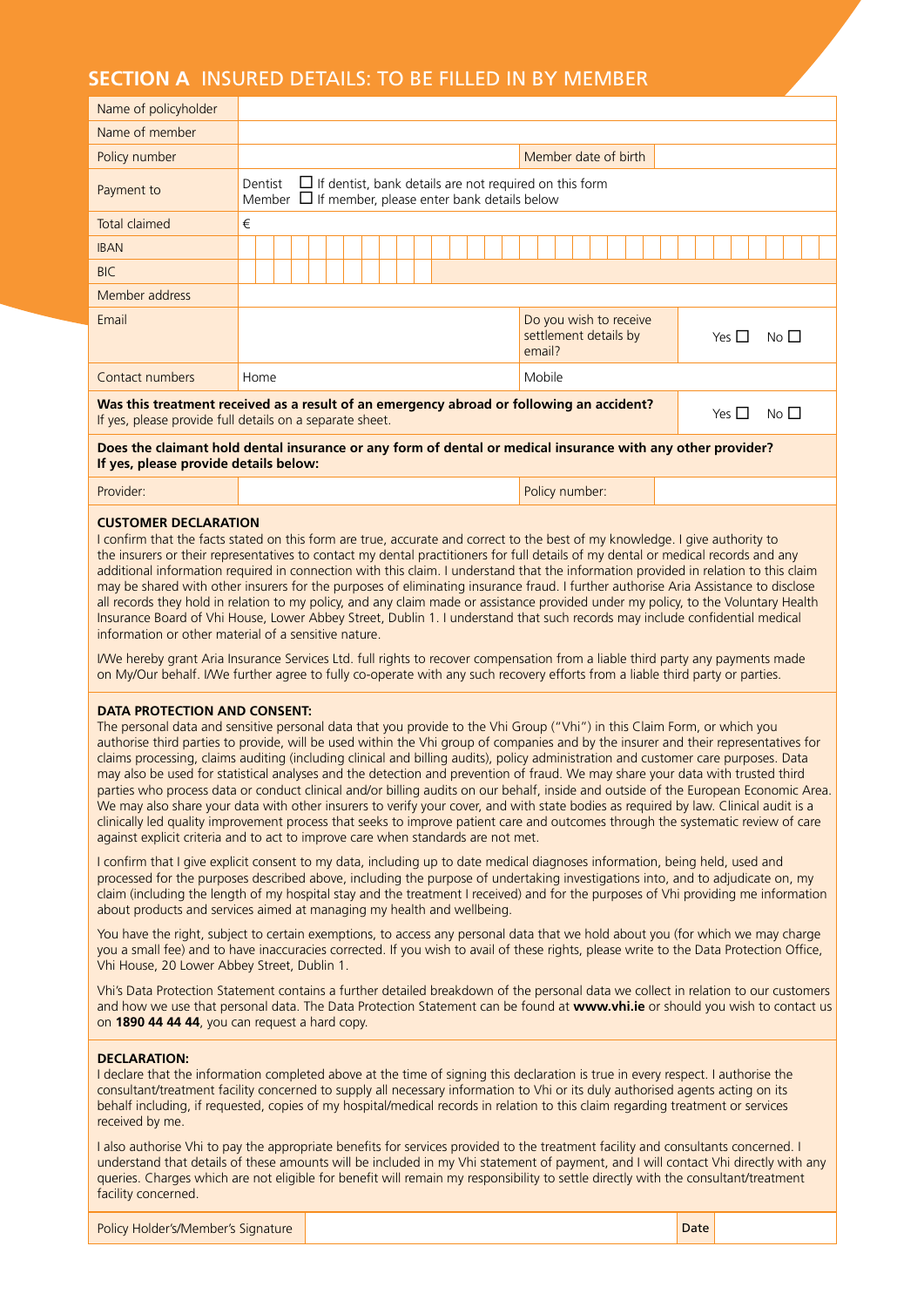# **SECTION B** CLAIM DETAILS: TO BE FILLED IN BY A DENTIST OR AUTHORISED MEMBER OF THE PRACTICE

| <b>INVESTIGATION AND PREVENTATIVE TREATMENTS</b> |                                     |     |                       |       |
|--------------------------------------------------|-------------------------------------|-----|-----------------------|-------|
| Code                                             | <b>Treatment</b>                    | Qty | <b>Treatment date</b> | € Fee |
| 120                                              | Examination                         |     |                       |       |
| 150                                              | Extensive examination               |     |                       |       |
| 180                                              | Periodontal examination             |     |                       |       |
| 230                                              | X-rays small (each)                 |     |                       |       |
| 272                                              | X-rays bitewing series              |     |                       |       |
| 330                                              | X-rays panoramic or complete series |     |                       |       |
| 240                                              | X-rays occlusal                     |     |                       |       |
| 1110                                             | Scale & polish                      |     |                       |       |

|      | <b>EMERGENCY TREATMENT (OUT OF HOURS)</b> |                    |                       |       |
|------|-------------------------------------------|--------------------|-----------------------|-------|
| Code | <b>Treatment</b>                          | Tooth no. required | <b>Treatment date</b> | € Fee |
| 9110 | Treatment of dental pain                  |                    |                       |       |
| 2940 | Protective restoration                    |                    |                       |       |
| 9630 | Prescriptions                             |                    |                       |       |

|      | <b>BASIC TREATMENTS: FILLINGS &amp; SEALANTS</b> | <b>Surface required for fillings</b> |                       |       |
|------|--------------------------------------------------|--------------------------------------|-----------------------|-------|
| Code | <b>Treatment</b>                                 | Tooth no. required                   | <b>Treatment date</b> | € Fee |
| 1351 | Fissure sealant                                  |                                      |                       |       |
| 2140 |                                                  |                                      |                       |       |
| 2150 |                                                  |                                      |                       |       |
| 2160 | Silver filling                                   |                                      |                       |       |
| 2161 |                                                  |                                      |                       |       |
| 2391 |                                                  |                                      |                       |       |
| 2392 |                                                  |                                      |                       |       |
| 2393 | White filling                                    |                                      |                       |       |
| 2394 |                                                  |                                      |                       |       |

|      | <b>BASIC TREATMENTS: PERIODONTAL</b>               | Tooth no. required | <b>Treatment date</b> | € Fee |
|------|----------------------------------------------------|--------------------|-----------------------|-------|
| 4341 | Perio scaling                                      |                    |                       |       |
| 4910 | Perio maintenance                                  |                    |                       |       |
| 4355 | Full mouth debridement                             |                    |                       |       |
|      | <b>BASIC TREATMENTS: EXTRACTIONS</b>               | Tooth no. required | <b>Treatment date</b> | € Fee |
| 7140 | Tooth extraction (general practice)                |                    |                       |       |
| 7210 | Surgical extraction (specialist)                   |                    |                       |       |
|      | <b>BASIC TREATMENTS: CROWNS</b>                    | Tooth no. required | <b>Treatment date</b> | € Fee |
| 2930 | Stainless steel crown                              |                    |                       |       |
|      |                                                    |                    |                       |       |
|      | <b>MAJOR TREATMENTS: CROWNS, INLAYS AND ONLAYS</b> | Tooth no. required | <b>Treatment date</b> | € Fee |
| DO25 | Onlay                                              |                    |                       |       |
| DI26 | Inlay                                              |                    |                       |       |
| 2752 | Porcelain crown                                    |                    |                       |       |
| 2952 | Post & core                                        |                    |                       |       |
| 2920 | Recement crown                                     |                    |                       |       |
| 2980 | Repair crown                                       |                    |                       |       |
| 2962 | Porcelain veneer                                   |                    |                       |       |